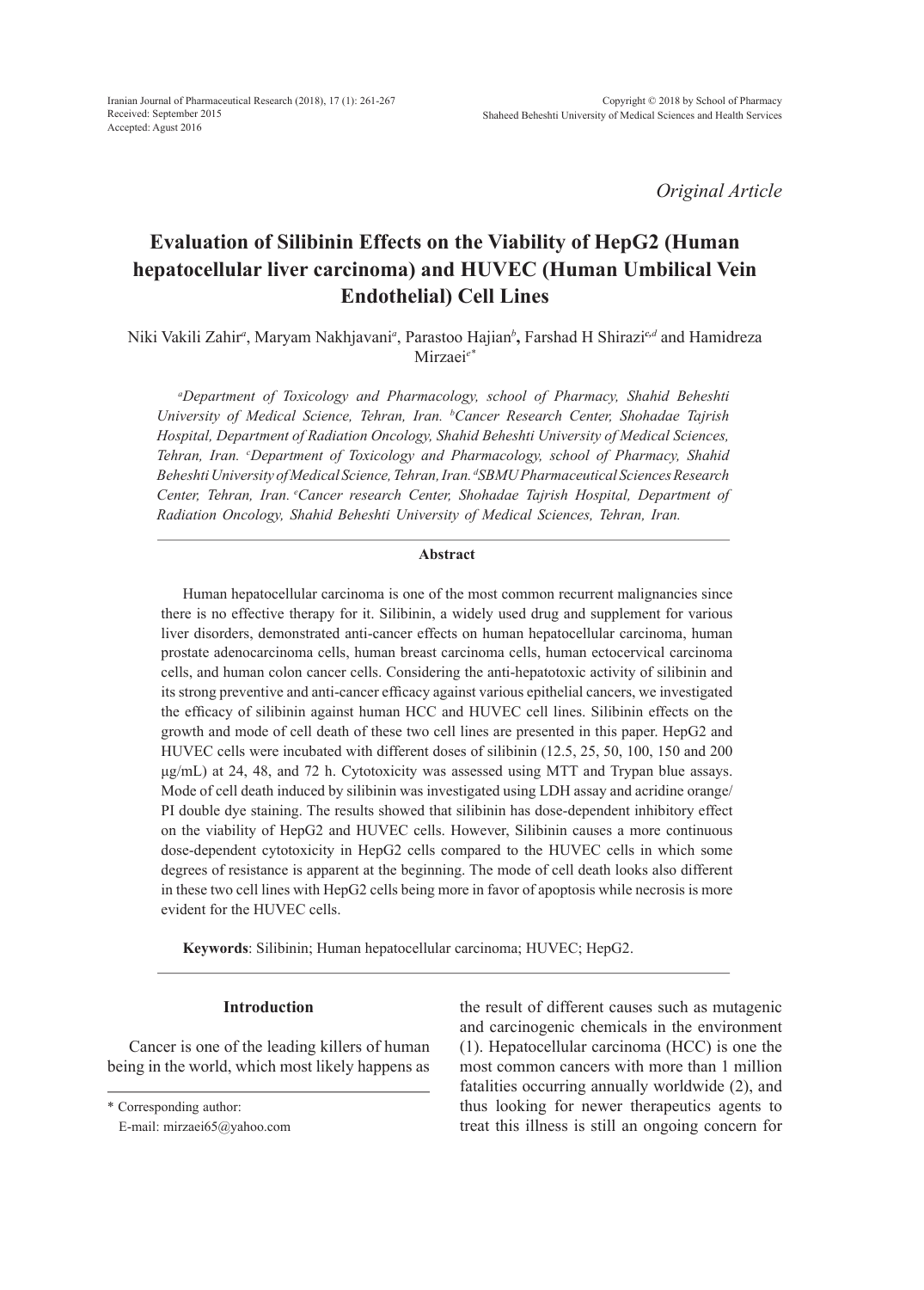many researchers.

Antioxidants have long been as effective agents in prevention and medication of many diseases including cancer. Therefore, many fruits and vegetables, which are sources of abundant antioxidants (3), are good candidate for pharmacological investigations. Certain foods have been shown to offer significant protection against various cancers, although their molecular mechanisms of protection are not yet completely known (3-7). Silibinin, a standardized milk thistle extract, is widely consumed as dietary supplements (8-10). It is one of the most interesting known antioxidants to date (11-13). Some of researches have tried to investigate on the cytotoxicity effects of silibinin on cancer cells. Several studies have shown that silibinin is a very strong compound, which enhances cellular antioxidant defense machinery of cells (15-18). This might prove to be a significant tool in the prevention of cancer growth and metastasis, and in reducing the risk of cancer. Researchers have also evaluated the anti-angiogenic efficacy of silibinin in human endothelial cells (19). Silibinin has been shown to inhibit human prostate tumor xenograft through the increase of apoptosis as well as the inhibition of tumor angiogenesis (20). In many animal studies, no apparent toxicity has been observed in the oral administration of silibinin (19). In addition, other studies have shown the hepatoprotective and nephroprotective effects of silibinin against various toxins (19-21). Many studies have proved the growth inhibition of many types of cancer cells derived from skin, prostate, breast, lung, cervix, colon, and blood (20, 22-28). Silibinin is already in clinic as hepatoprotective drug (21).

Controversial results are observed from different publications on the cytotoxicity and/ or modes of cell death induced by this agent in different cell lines (10, 18, 19, 22-33). Hepatoprotectivity effects of this agent has also been mentioned in some articles (11, 15, 16, 21). To further investigate and clarify these controversial findings, we have therefore investigated on the cytotoxicity effects and mode of cell death or protection induced by this agent in two different human hepatic and endothelial cell lines whose results are presented in this paper.

#### **Experimental**

### *Materials*

All the compounds used in this study were purchased form Sigma, USA, and otherwise mentioned in the text.

# *Cell Culture and Silibinin Treatment*

Human hepatocarcinoma cell line (HepG2) and human umbilical vein endothelial cell line (HUVEC) were obtained from the National Cell Bank of Iran (NCBI). The cells were cultured in DMEM media containing 10% FBS, under a humid atmosphere (37 °C, 5% CO<sub>2</sub>, 95% air). For silibinin treatment, 1 mg/mL stock solution of silibinin was prepared in dimethyl sulfoxide (Merck, Germany). The stock was then mixed with appropriate amounts of media to expose the cells with doses of 12.5, 25, 50, 100, 150, and 200 μg/mL for 24, 48, and 72 h to any of above mentioned cell lines. Further to exposure, the following tests were performed on the cells.

## *Determination of Cell Viability*

The effect of silibinin on HepG2 and HUVEC cell viability was determined using MTT assay. Briefly,  $1 \times 10^4$ cells/well was treated with 0-200 μg/mL doses of silibinin. After 24, 48, and 72 h of incubation, MTT (0.5 mg/mL PBS) was added to each well and incubated at 37 °C for 3 h. The formed formazan crystals were dissolved in dimethyl sulfoxide (150 μL /well) and the absorbance was read at 570 nm using a microplate scanning spectrophotometer (ELISA reader, OrganonTeknika, Netherlands).

# *Viable Cell Count*

Exponentially growing cells seeded in 12 well plates were trypsinized, washed twice with PBS and 50  $\mu$ L of cell suspension (obtained from treated and non-treated HepG2 and HUVEC cells) was mixed with 50 µL of 0.4% trypan blue dye and left for 5 min at room temperature. Trypan blue exclusion was measured using a haemocytometer and the percentage of viable cells was determined.

# *LDH Assay*

To determine the effect of silibinin on membrane permeability in HepG2 cell line,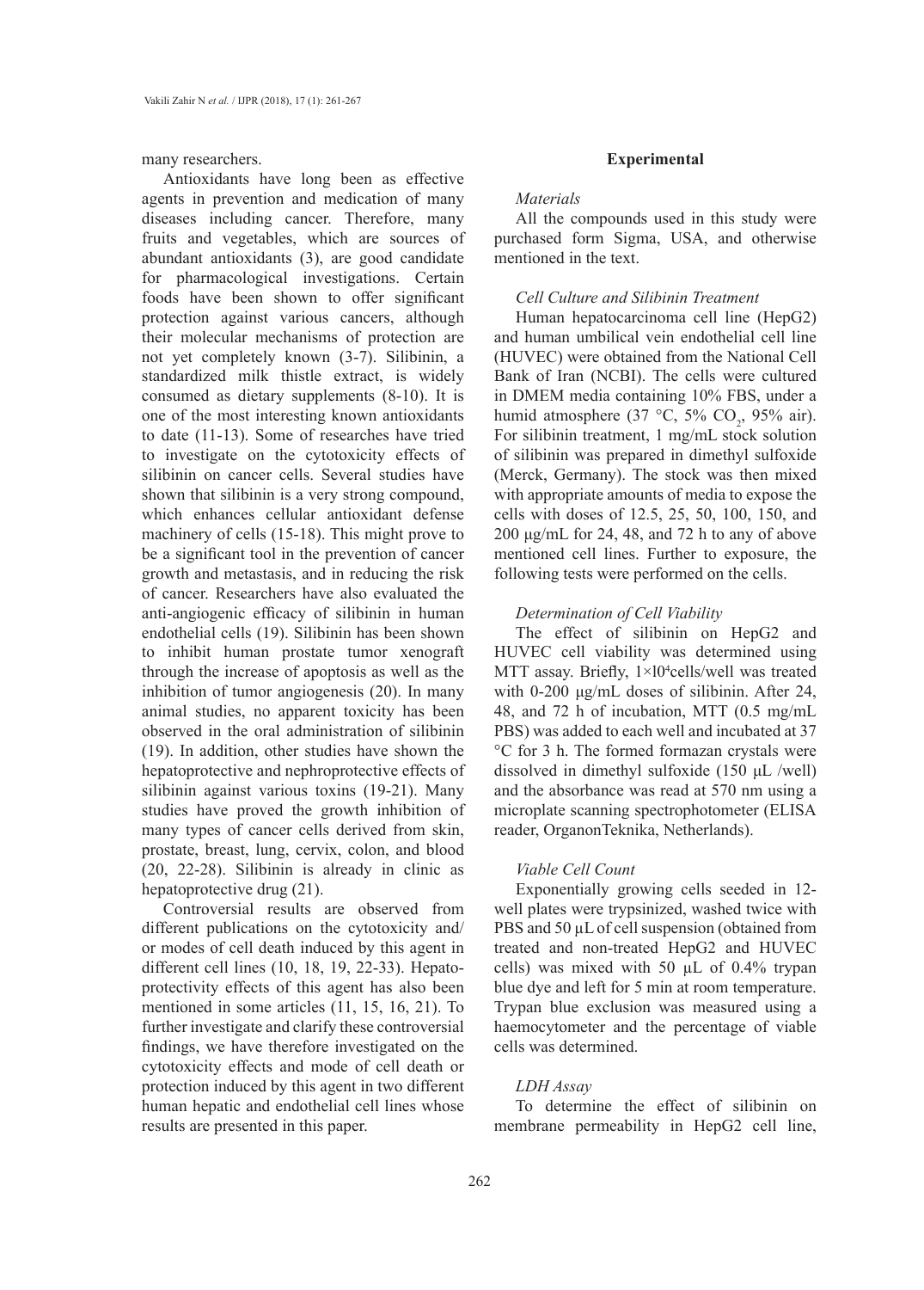

Figure 1. MTT assay on (A) human hepatocarcinoma cell line and (B) human umbilical vein endothelial cell line exposed to different concentrations of Silibinin for 24 (dotted), 48 (dash) and 72 h (line). Cell survivals are significantly different from each other in all concentrations with a *p* <0.05.

lactate dehydrogenase (LDH) assay was deviations (SD) of three to four determination performed.  $1\times10^4$  cells were grown in 96-well performed. This cents were grown in 50 were significanted ever was considered as  $p \sim 0.05$  plates. 50 µL of culture media supernatant was transferred to a well of a 96-well plate and mixed **Example 18 Results** Results with 50  $\mu$ L of the substrate. Then, to determine LDH release,  $50$  of  $6\%$  triton X-100 was added to the original plate for the determination of HUVEC cells was assessed using a MTT a total LDH. The absorbance was measured after the suggested reaction time at 490 nm. The Silibinin could cause concentration-dependent difference between silibinin could cause concentration-dependent percentage of LDH release was determined by cell death in both of malig dividing the LDH released into the media by the total LDH following cell lysis in the same well. The positive control cells used to show total LDH release were treated with 1% Triton X-100 in culture media.

# *Acridine Orange/Propidium Iodide Double-Staining Assay*

The possible apoptotic cell death mode induced by silibinin was evaluated by acridine orange-propidium iodide staining, followed by fluorescence microscopy analysis10 . μL of the staining solution (10 μg/mL of acridine orange and 10 μg/mL of propidium iodide) was added to 10 μL of cell suspension (exposed to 100 µg/ mL silibinin). Glass slides of the freshly stained cells were observed under a UV-fluorescence microscope to look at the incidence of cells stained by each dye.

## *Statistical analysis*

The data were evaluated statistically using one-way ANOVA and Dunnet comparison test. Data are given as the means  $\pm$  standard deviations (SD) of three to four determinations. Significance level was considered as *p* <0.05.

## **Results**

Cytotoxicity of silibinin on HepG2 and HUVEC cells was assessed using a MTT assay (Figure 1A and 1B). As is shown in Figure 1, Silibinin could cause concentration-dependent cell death in both of malignant HepG2 and nonmalignant HUVEC cell lines. However, the level of cytotoxicity in HUVEC cells is barely reaching 25% even after the exposure of 200 μg/ mL of silibinin for 72 h. This effect is, however, not time dependent in either cell lines. HepG2 cells seem to be more sensitive to silibinin at shorter exposure times, and highest sensitivity to MTT assay was observed in this cell line at the highest exposed concentration during the shortest exposure time.

The MTT assay on non malignant HUVEC showed a concentration dependent cytotoxicity whereas the significant differences were not observed between the results for different exposure times. In the comparison of two studied cell lines, the sensitivity of HepG2 is higher than HUVEC to silibinin.

We also observed death-inducing effect of silibinin by trypan blue dye exclusion method (Figure.2A and Figure.2B). There was a significant difference between silibinin effect on growth inhibition of HepG2 and HUVEC cells at 24, 48, and 72 h (*P* <0.01).

Treatment of HepG2 cells with the different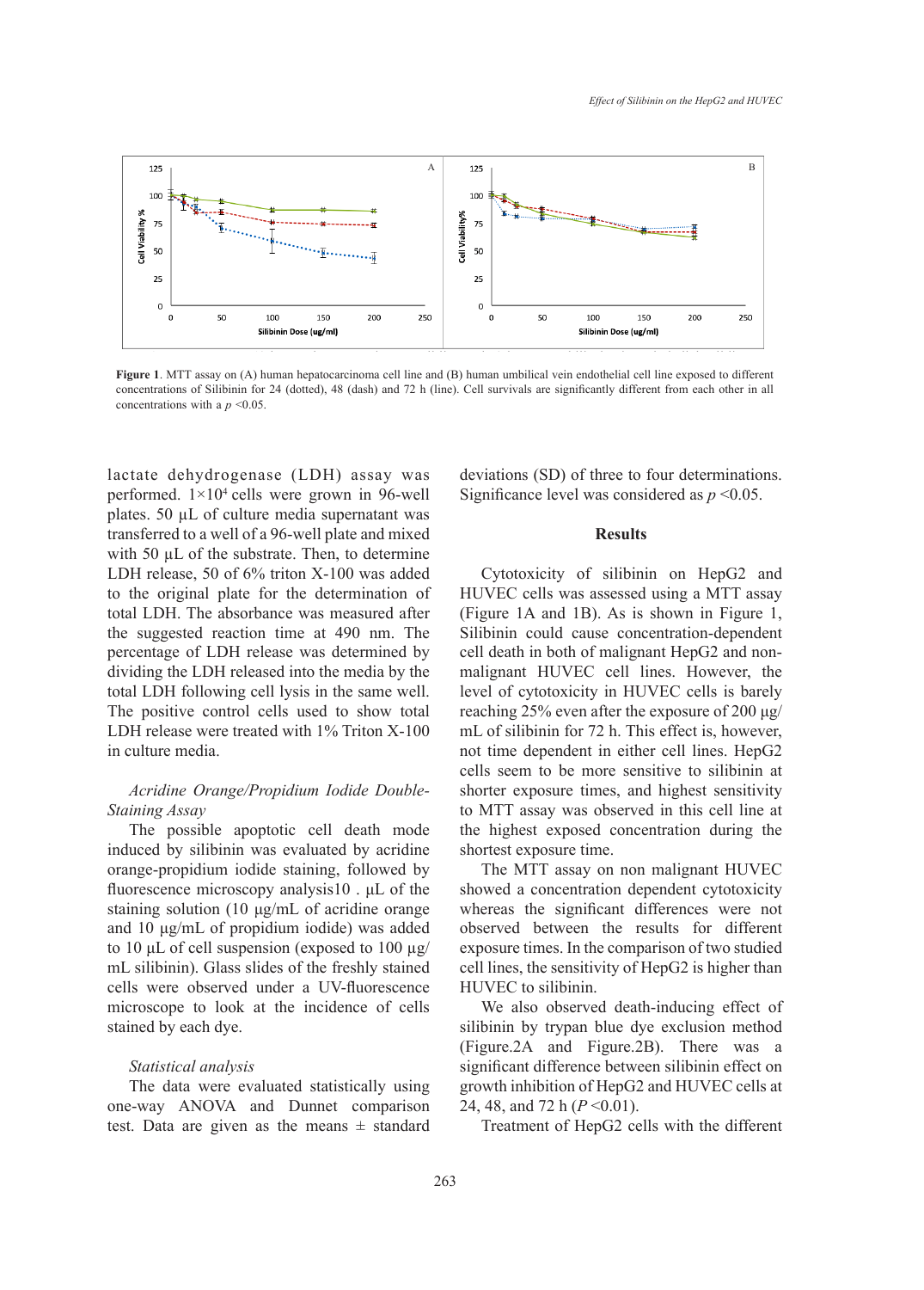

**Figure 2**. Trypan Blue die exclusion assay on (A) human hepatocarcinoma cell line and (B) human umbilical vein endothelial cell Figure 2. Trypan Blue die exclusion assay on (A) numan hepatocal chioma cen line and (B) numan umbincal vein endomenar cen<br>line exposed to different concentrations of Silibinin for 24, 48 and 72 h. Cell survivals are signi concentrations with a *p*<0.05. endothelial cell line exposed to different concentrations of Silibinin for 24, 48 and 72 h. Cell survivals are squirred to different concentrations with a  $\approx$  0.05

concentrations of silibinin resulted in a dose and exposure time-dependent inhibition of cell growth as 60% (for 24 h exposure), 50% (for 48 h exposure), and 65% (for 72 h exposure). The comparison between 24 to 72 h exposure data showed that HepG2 cell viability was not decreased with increasing exposure time from 24 h to 48 h. Figure 2A demonstrated the HepG2 cell viability after exposure to silibinin for 24 to  $\overline{a}$ 72 h. Treatment of HUVEC cells with different concentrations of silibinin resulted in a doseand time-dependent inhibition of cell growth amounting to 50% (for 24 h exposure), 53% (for 48 h exposure), and 70% (for 72 h exposure). The comparison between 24 to 72 h exposure data showed that HUVEC cell viability was also decreased with increasing exposure time (Figure 2B).

It appears that HepG2 and HUVEC cells

reacted differently to silibinin exposure in the 1 exposure time-dependent inhibition of cell trypan blue dye exclusion assay. HUVEC cells with as  $60\%$  (for 24 h exposure),  $50\%$  (for appeared to be more sensitive to silibinin. Cells and  $60\%$  (for  $\overline{32.1}$ ) count results indicated that viability of HUVEC e comparison between 24 to 72 h exposure cells was significantly inhibited by silibinin at 12.5 µM concentration.

Silibinin exposure to HepG2 cells raised h to 48 h. Figure 2A demonstrated the HepG2 LDH leakage of these cells from 30% to 45% at different concentrations (Figure 3).

> Furthermore, we evaluated the possible apoptotic or necrotic modes of cell death caused by silibinin in these two cell lines using acridine orange-propidium iodide staining and fluorescence microscopyanalysis. As is shown in Figure 4, while more of apoptotic cell death is apparent under the fluorescence microscope for HepG2 cells after exposure to silibinin, most of the HUVEC cells died by this agent have penetrated PI easily as the



Figure 3. LDH release assay on human hepatocarcinoma cell lineexposed to different concentrations of Silibinin for 24. Cell survivals are significantly different from each other in all concentrations with a  $p \le 0.05$ .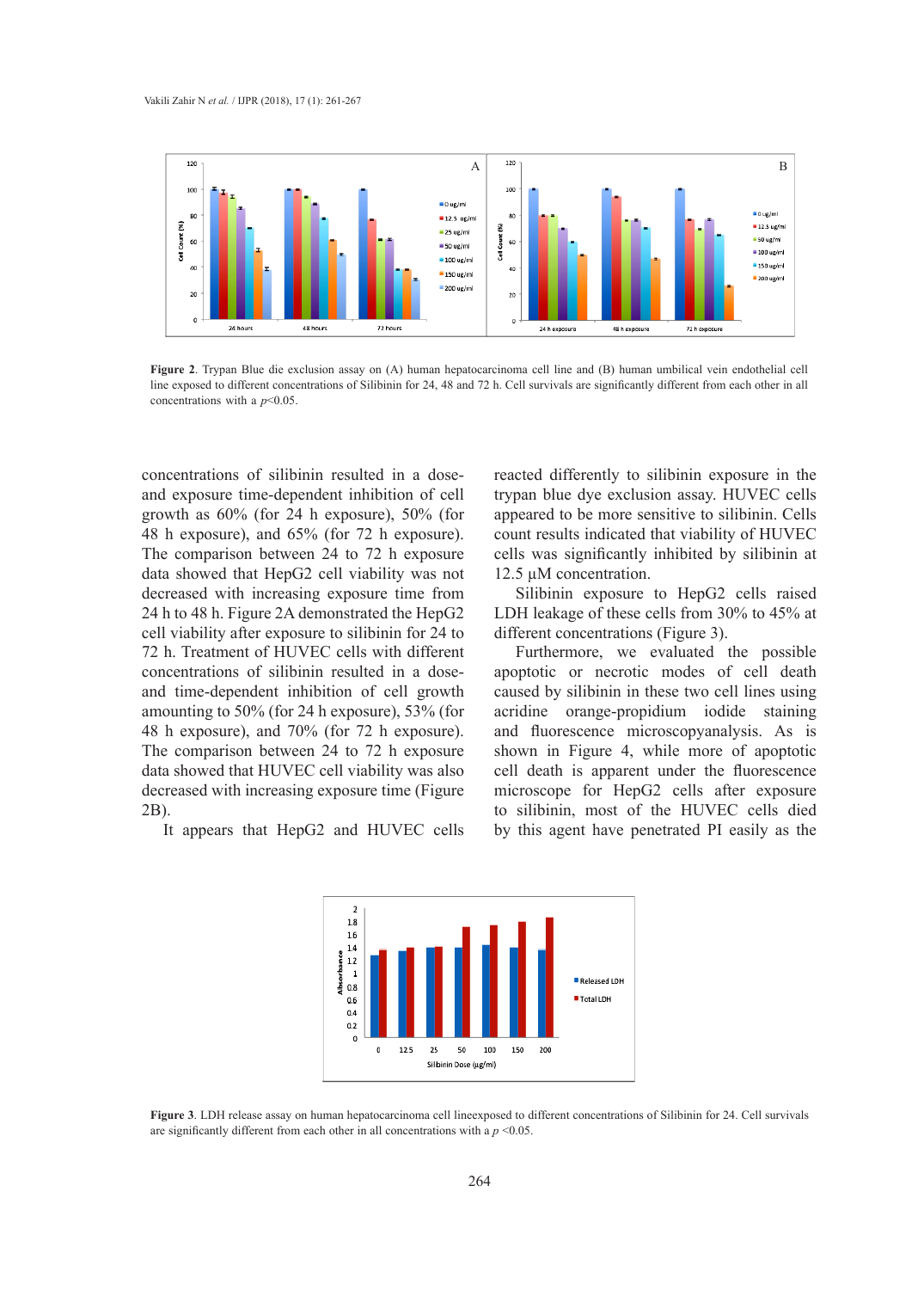

**B B**



**Figure 4.** Fluorescence spectroscopy examination onhuman hepatocellular carcinoma (A) andhuman umbilical vein endothelial (B) cells after 24 h exposure to 100 µg/mL of Silibinin. Cells express more of apoptotic cell death (A; green dotted cells) at the beginning followed<br>by secondary necrosis (B; red dotted and homogeny cells) after the exposure to Sil by secondary necrosis  $(B; red dotted and homogeny cells)$  after the exposure to Silibinin.  $\mathbf{v}_i$  cells after 24 h exposure to  $\mathbf{v}_i$  cells exposure to  $\mathbf{v}_i$  cells express more of apoptotic cells express more of apoptotic cells express more of apoptotic cells express more of apoptotic cells express mo

indication of necrotic death.

## **Discussion**

Many scientists are now interested in examining the use of herbal medicines as a health care method (13). Developments of biologically targeted agents that exploit differences between cancerous and normal cells with plant derived and less damage to normal cells are still the failed to present a significant contract care and hepatocellular care spectroscopy examines to  $\alpha$  and  $\alpha$  and  $\alpha$ ultimate goal in the field of antineoplastic drug pro apoptotic effect on these discovery (15). It is important to compare the ln our study, while a sign  $cytotoxicity$  of a novel compound between cell lines and even with other commercial cytotoxic agents.

In this study, we showed that silibinin is cytotoxic against both of HepG2 and HUVEC cell lines in the studied concentrations.

We also revealed that the inhibition of silibinin on HepG2 cell growth follow a dosedependent linear pattern. Our study revealed no time dependency in MTT assay results for HepG2 cell line after exposure to silibinin.

Controversies are shown in published data for silibinin cytotoxicities in different cell lines. Yousefi *et al.* has shown that the inhibitory effect of silibinin on metabolic activity of metastatic human breast cancer cell line, SKBR3 (ErbB2 overexpressed and ER-negative breast carcinoma cell line) by MTT assay is concentrations and time intervals (24, 48 and 72 h) dependent (31). and Ge *et al.* has also shown that the cytotoxicity of Silibinin on human pancreatic cancer cell line AsPC-1, Panc-1 and BxPC-3, by MTT assay follow a concentration- and time-dependent manner (32). In the contrary, Li Jin study of silibinin on esophageal squamous cell carcinoma proliferation on two cell lines of KYSE 270 and T.Tn using MTT and colony forming assays failed to present a significant cytotoxic effect or pro apoptotic effect on these cell lines (33).

In our study, while a significant cytotoxicity of sibilinin is shown on HepG2 cells, but HUVEC cells are only about 25% died by sibilinin even after exposure to the highest concentration of 200 μg/mL.

Necrotic cell death is almost the dominant pattern in HUVEC cell line. Since a variable of apoptosis and necrosis have been recognized in HepG2 cells, we have conducted LDH assay to confirm the necrotic variation mode of cell death in this cell line. We have also found increasing lactate dehydrogenase (LDH) release to the media pattern, after exposure to silibinin for 24, 48, 72 h in HepG2 cell line.

Based on the results of the trypan blue dye exclusion assay, increasing silibinin exposure time had a detrimental effect on HepG2 and HUVEC cell viability. In our study, silibinin at  $IC_{50}$  doses for HepG2 and HUVEC cells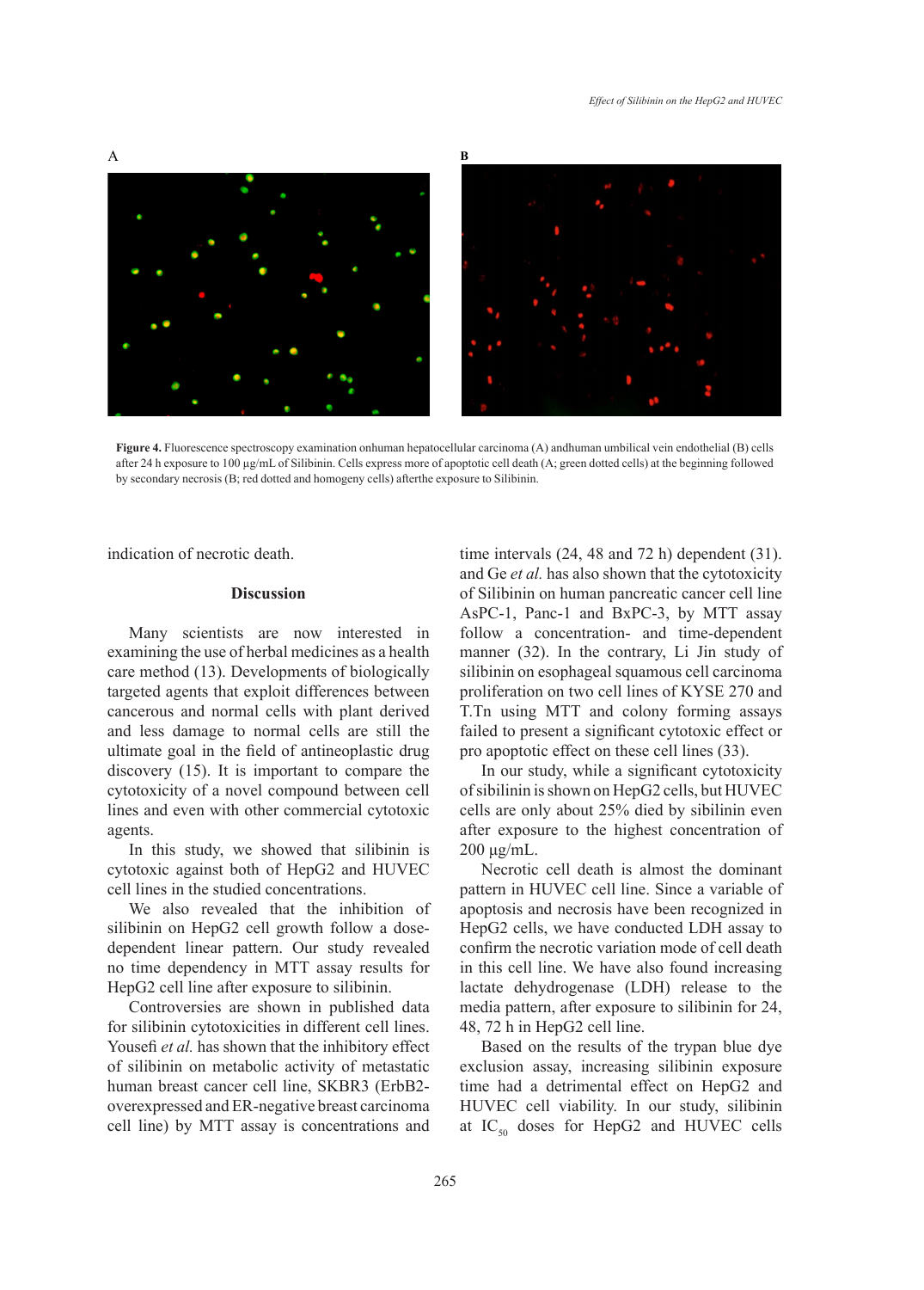also resulted in reduced growth of HepG2 and HUVEC cells with trypan blue assay test, confirming the previous reports at hepatocellular cell lines (31,32), These results promoted to further test silibinin for HCC chemoprevention.

Furthermore, we evaluated the possible apoptotic cell death effect of silibinin by acridine orange-propidium iodide staining and fluorescence microscopy analysis, in which only acridine orange-stained cells were considered as apoptotic cells (Figure 4). Silibinin (100  $\mu$ g/mL) treatment for 24 h caused more of necrotic cell death in HUVEC cells, but apoptotic death in the HepG2 cells.

In general, we have found necrosis as the dominant mode of cell death caused by silibinin. The delay LDH release after exposure of HepG2 cells to silibinin might be correlated to the secondary necrosis of these cells further to the late stage of apoptosis. A primary start in apoptotic cell death is evident in the double-dye staining of these cells which led to secondary necrosis by the time. HUVEC cells do not reach necrosis through an initial apoptotic pattern since these cells are more resistant and a higher concentration of silibinin for these cells causes necrotic cell death.

As a conclusion, our results suggest a dual mechanism and mode of cell death in two different cell lines for silibinin; apoptotic and dose-dependent death for more sensitive hepatic cells, while necrotic at high concentrations death for endothelial cells. Further investigations are recommended to reveal the biological effects of this agent on different cell lines and tissues.

## **References**

- Entezari M, Mokhtari MJ and Hashemi M. Evaluation (1) of Silibinin on the Viability of MCF-7 Human Breast Adenocarcinoma and HUVEC (Human Umbilical Vein Endothelial) cell lines. *Advanced Studies in Biol*. (2011) 6: 283–88.
- (2) Jemal A, Murray T, Ward E, Samuels A, TiwariRC, GhafoorA, FeuerE and Thun MJ. Cancer statistics. *CA: Cancer J. Clin*. (2005) 55: 10-30.
- Ghasemian A, Mehrabian S and Majd A. Peel (3) Extracts of two Iranian cultivars of Pomegranate (punicagranatum) have antioxidant and antimutagenic activities. Pakistan. *J. Biol. Sci*. (2006) 7: 1402-5.
- (4) Sporn MB and Suh N. Chemoprevention of Cancer. Carcinogen (2000) 21: 525-30.
- (5) Agarwal R. Cell Signaling and Regulators of Cell Cycle as Molecular Targets for Prostate Cancer Prevention by Dietary Agents. *Biochem. Pharmacol*. (2000) 60: 1051-59.
- Hong W K and Sporn M B. *Recent Advances in*  (6) *Chemoprevention of Cancer. Sci.* (1997) 278: 1073-77.
- Kelloff G J, Lieberman R, Steele VE, Boone CW, Lubet RA, Kopelovitch L, Malone WA, Crowell JA and Sigman CC. Chemoprevention of Prostate Cancer: Concepts and Strategies. *Eur. Urol*. (1999) 35: 342- 250. (7)
- (8) Kroll DJ, Shaw HS and Oberlies NH. Milk thistle nomenclature: why it matters in cancer research and pharmacokinetic studies. *Integr. Cancer Ther*. (2007)  $6: 110-9$
- Gazak R, Walterova D and Kren V. Silybin and (9) silymarin—newand emerging applications in medicine. *Curr. Med. Chem*. (2007) 14: 315-38.
- $(10)$  Singh RP and Agarwal R. A cancer chemopreventive agent silibinin, targets mitogenic and survival signaling in prostate cancer. *Mutat. R*es. (2004) 555: 21-32.
- $(11)$  Jacobs BP, Dennehy C, Ramirez G, Sapp J and Lawrence VA. Milkthistle for the treatment of liver disease: a systematic review and meta-analysis. *Am. J. Med*. (2002) 113: 506-15.
- $(12)$  Jacob R, Hasegawa SH and Manners G. The potential of Citrus Limnoids as Anticancer agents. *Perishables Handling Quarterly* (2000) 102: 6-8.
- $(13)$  Mazaki M, Ishii T and Uyeta M. Mutagenicity of hydrolysates of citrus fruit Juice*. Mutat Res.* (1982) 101: 283-91
- $(14)$  Bhatia N, Zhao J, Wolf D M and Agarwal R. Inhibition of Human Carcinoma Cell Growth and DNA Synthesis by Silibinin, an Active Constituent of Milk Thistle: Comparison with Silymarin. *Cancer Lett.* (1999) 147: 77-84.
- $(15)$  Mourelle M, Muriel P, Favari L and Franco T. Prevention of Ccl4-Induced Liver Cirrhosis by Silymarin. *Fundam. Clin. Pharmacol*. (1989) 3: 183- 91.
- (16) Saller R, Meier R and Brignoli R. The Use of Silymarin in the Treatment of Liver Diseases. *Drugs* (2001) 61: 2035-63.
- (17) Pepping J. Milk Thistle: Silybum Marianum. Am. J. *Health Syst. Pharm*. (1999) 56: 1195-7.
- Lahiri-Chatterjee M, Katiyar SK, Mohan RR and (18) Agarwal R. A Flavonoid Antioxidant, Silymarin, Affords Exceptionally High Protection Against Tumor Promotion in Sencar Mouse Skin Tumorigenesis Model. *Cancer. Res*. (1999) 59: 622-32.
- Singh R P, Dhanalakshmi S and AgarwalC. Silibinin (19) strongly inhibits growth and survival of human endothelial cells via cell cycle arrest and downregulation of survivin, Akt and NF-[kappa] B: implications for angioprevention and antiangiogenictherapy. *Oncogene* (2005) 24: 1188-202.
- (20) Singh RP, Sharma G, Dhanalakshmi S, Agarwal C and Agarwal R. Suppression of advanced human prostate tumor growth in athymic mice by silibinin feeding is